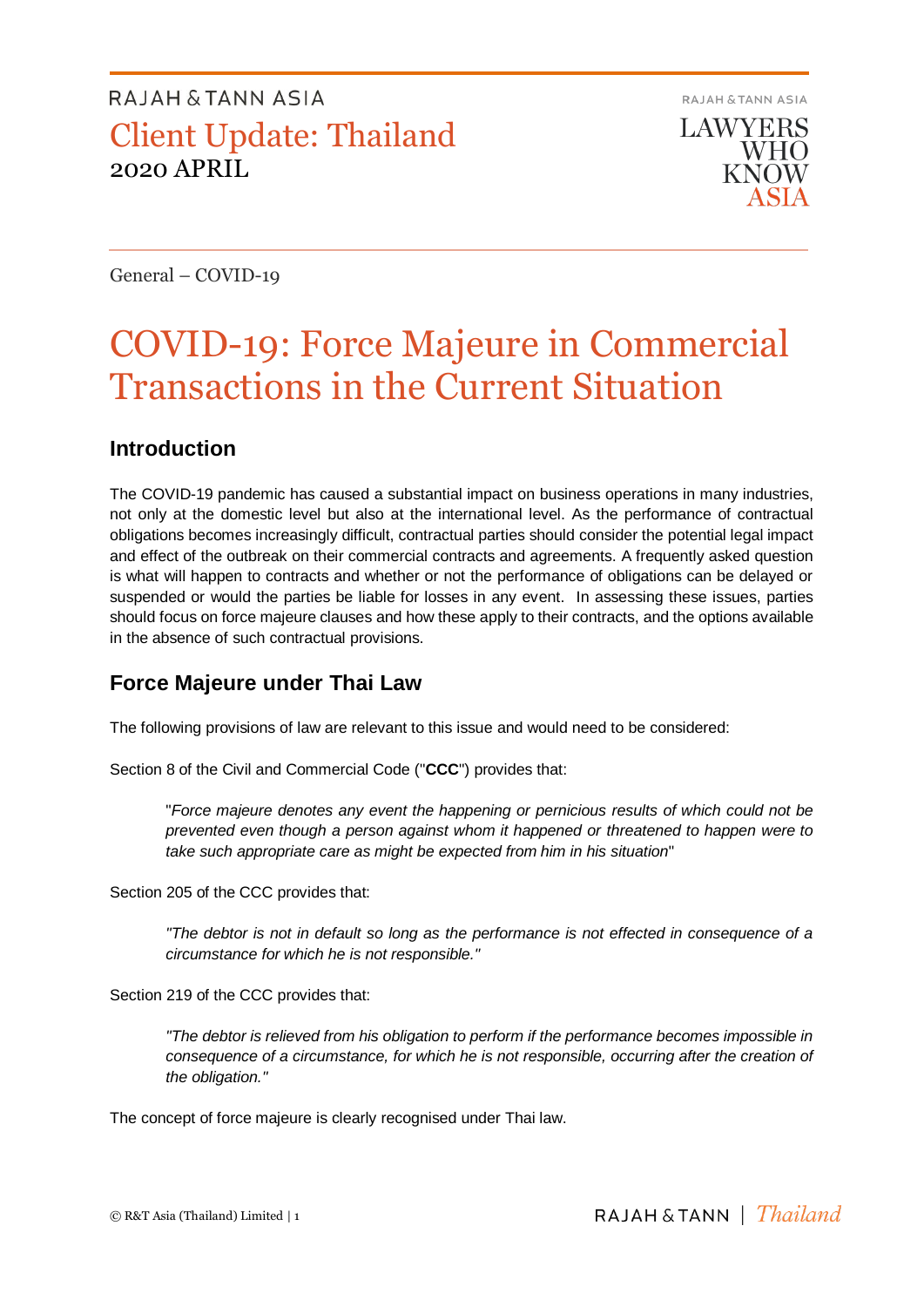RAJAH & TANN ASIA **LAWYERS WHO KNOW** 

### General – COVID-19

Section 8 of the CCC defines the term "force majeure" broadly as an event which could not be prevented with appropriate care of a person invoking such event. The legal provision does not include an exhaustive list of force majeure events. According to previous Supreme Court decisions, force majeure events include severe natural disasters, accidents and riots. However, there is no previous Supreme Court decision ruling on whether the outbreak of an infectious disease constitutes a force majeure event.

In particular, for commercial transactions, where there is the occurrence of a force majeure event, parties to a commercial contract may rely on the specific legal provisions set out in the CCC to be relieved or excused from their obligations under the contract. A party who is unable to perform the contract as a result of a force majeure event may rely on Section 205 or Section 219 of the CCC as the case may be. Where the performance of a party's obligations under a commercial contract becomes impossible as a result of a force majeure event, that party may rely on Section 219 of the CCC in order to relieve it from its obligations to perform the contract. For example, a pianist who is unable to perform a recital at a concert according to his performance contract because he is infected by COVID-19 and is being treated in a hospital, is likely to be entitled to be relieved from his obligation by virtue of Section 219 of the CCC.

On the other hand, consider the case of a seller under a commercial contract. Where the seller's ability to perform the obligations is not entirely impossible but is disrupted or delayed by the event of force majeure, the seller may seek to rely on Section 205 to claim that he is not in default of performance under the contract. In this case, the seller's obligation to perform the contract is not relieved but he would not be liable for damages incurred as a result of the delay in his performance. For example, in the case where a seller is prevented from delivering goods overseas within the period specified in the agreement as a result of a governmental lockdown during the COVID-19 situation, the seller is likely to be entitled to rely on Section 205 to claim that he is not in default of performing the contract. In that case, he would not be relieved from the obligation to deliver the goods after the lockdown is lifted, but the seller would not be liable to pay liquidated damages or damages arising as a result of the delay.

It is worth noting that there is no ruling by the Thai Supreme Court concerning the applicability of Section 219 and Section 205 to the COVID-19 situation. Therefore, each case would have to be considered on a case by case basis.

## **Invoking a Force Majeure Clause under Thai law**

To avoid the uncertainty in the interpretation and the applicability of the above legal provisions which are currently untested, parties to commercial contracts are free to agree on a force majeure clause to discharge their obligations under the contract when there is an event beyond their reasonable control preventing them from performing those obligations. The question frequently asked in the situation of the COVID-19 outbreak is whether a party can rely on the COVID-19 pandemic to trigger a force majeure clause in its commercial contract, and to release itself from its liability under the contract. There is a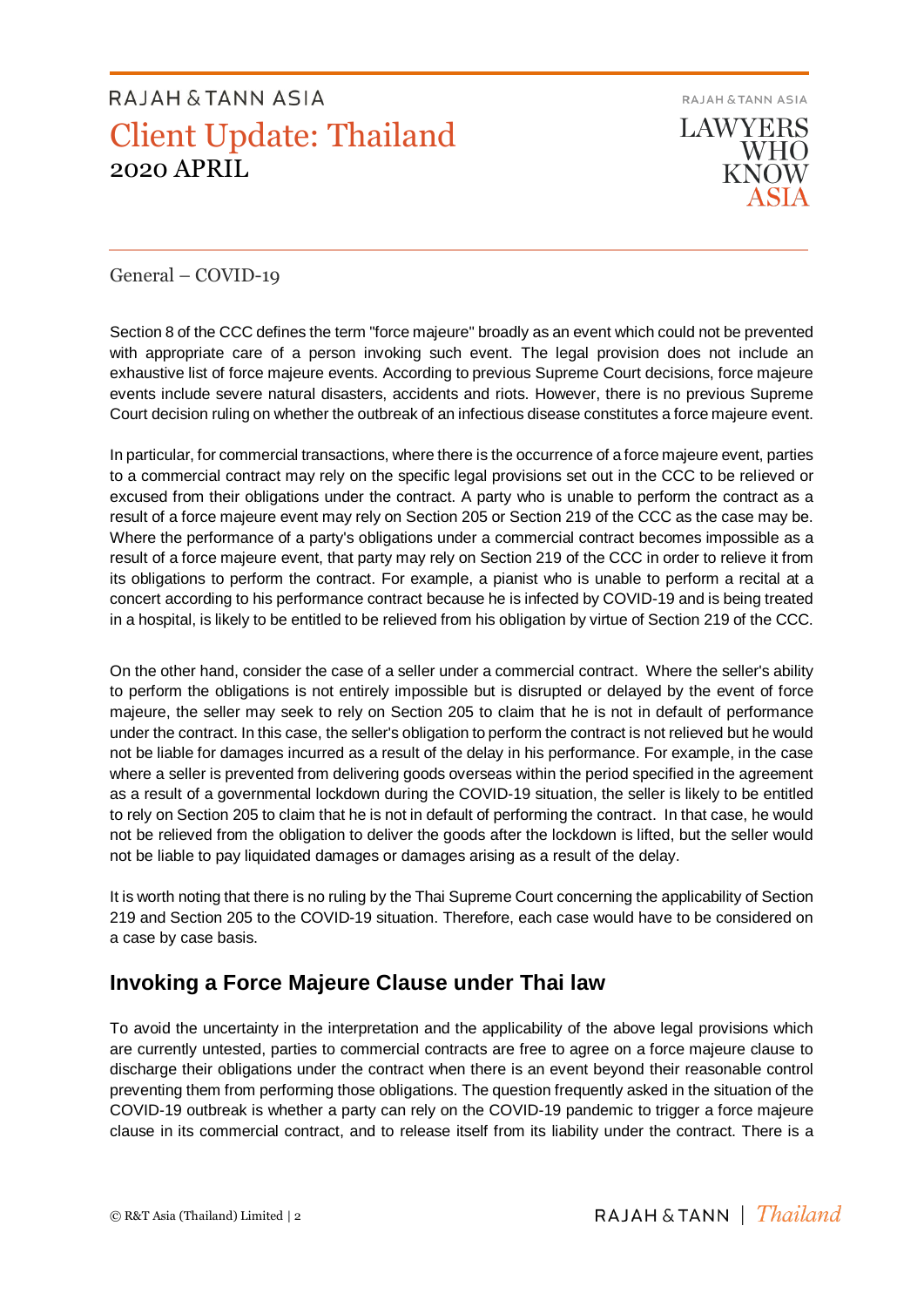RAJAH & TANN ASIA **LAWYERS** WHO **KNOW** 

### General – COVID-19

widely-held (albeit untested) view that the pandemic would not be considered as a force majeure event in itself; however, where the pandemic triggers a specific event that prevents a party from performing its obligations under a contract, the party affected may then rely upon that event to invoke and rely upon the force majeure provision under the contract.

For example, in the case where a force majeure clause provides that "*If a party is prevented from performing its obligations under the terms of this agreement because of any cause or event beyond the reasonable control of such party such party shall not be liable for damages to the other for any damages resulting from such failure to perform or otherwise from such causes*", two main considerations have to be made, which are: (i) whether the COVID-19 pandemic is an event beyond the reasonable control of such party, and (ii) whether the party is prevented from performing its obligations under the terms of the agreement because of the COVID-19 pandemic. In the case where a seller is prevented from delivering goods overseas within the period specified in the agreement as a result of a governmental lockdown order due to the pandemic, the seller would be entitled to argue that the governmental lockdown order (issued as a measure to prevent the spread of COVID-19) is an event beyond the seller's control and has prevented such party from making delivery of goods overseas. As such, the seller should be able to rely on and invoke the force majeure clause. On the contrary, if there is no governmental lockdown but it is simply not convenient for the seller to deliver the goods because of the COVID-19 situation (for example, if the seller has to incur additional transportation costs in doing so), the seller should not be entitled to rely on the force majeure clause because the seller is not prevented from performing its obligation. In any event, this question requires the consideration of the circumstances and facts of each case, the words of the contractual provision and the interpretation thereof.

Parties who wish to avoid conflict in the interpretation of the force majeure clause should agree on a well-drafted force majeure clause and may also, for clarification, include a pandemic in either an exhaustive or non-exhaustive list of force majeure events. In the current COVID-19 situation, it is advisable for parties to commercial contracts to revisit terms in commercial contracts to prepare for an unpredictable event, the occurrence of which may prevent them from complying with or performing their contractual obligations.

Visit our [COVID-19 Resource Centre](https://www.rajahtannasia.com/resource-centre/covid-19) for views from our lawyers across the region on common issues and legal implications brought about by COVID-19. For specific inquiries, please reach out to your relationship partner or send an email to our [COVID-19 Legal Team.](mailto:covid-19legalteam@rajahtann.com)

\* \* \*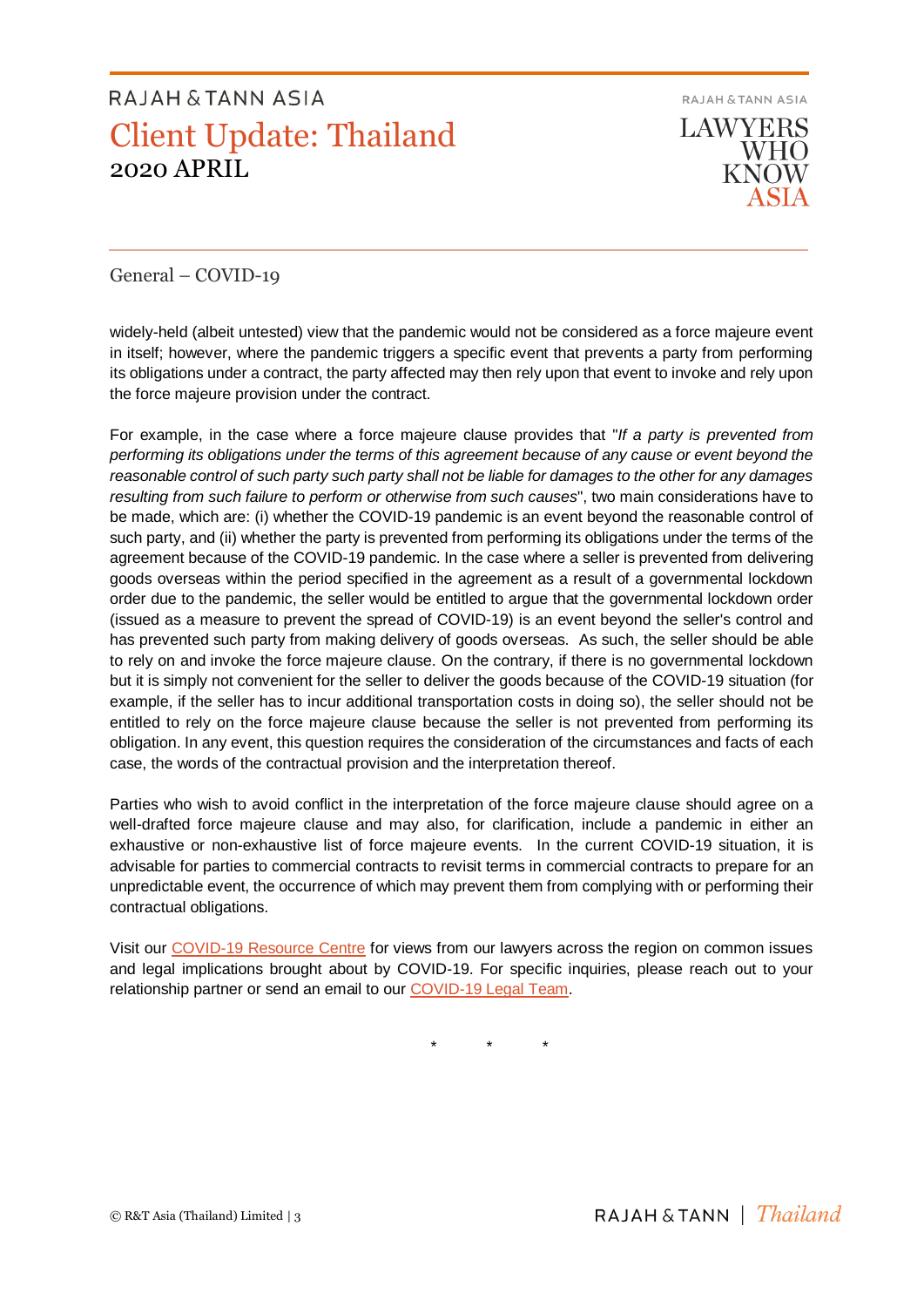**RAJAH & TANN ASIA** 



# **Contacts**



**Surasak Vajasit** Managing Partner

D (66) 2656 1991 F (66) 2656 0833 surasak.v@rajahtann.com



**Sui Lin Teoh** Partner

D (66) 2656 1991 F (66) 2656 0833 [sui.lin.teoh@rajahtann.com](mailto:sui.lin.teoh@rajahtann.com)



**Melisa Uremovic** Partner

D (66) 2656 1991 F (66) 2656 0833 melisa.u@rajahtann.com



**Pakpoom Suntornvipat** Partner

D (66) 2656 1991 F (66) 2656 0833 pakpoom.s@rajahtann.com



**Krida Phoonwathu** Partner

D (66) 2656 1991 F (66) 2656 0833 [krida.phoonwathu@rajahtann.com](mailto:krida.phoonwathu@rajahtann.com)



**Ittichai Prasongprasit** Partner

D (66) 2656 1991 F (66) 2656 0833 ittichai.prasongprasit@rajahtann.com



**Supawat Srirungruang** Partner

D (66) 2656 1991 F (66) 2656 0833 [supawat.s@rajahtann.com](mailto:supawat.s@rajahtann.com)

**Visitsak Arunsuratpakdee** Partner

D (66) 2656 1991 F (66) 2656 0833 [visitsak.a@rajahtann.com](mailto:visitsak.a@rajahtann.com)



**Chotiwit Ngamsuwan** Partner

D (66) 2656 1991 F (66) 2656 0833 chotiwit.n@rajahtann.com



**Wichitta Taveekitsopon** Associate

D (66) 2656 1991 F (66) 2656 0833 wichitta.t@rajahtann.com

RAJAH & TANN | *Thailand*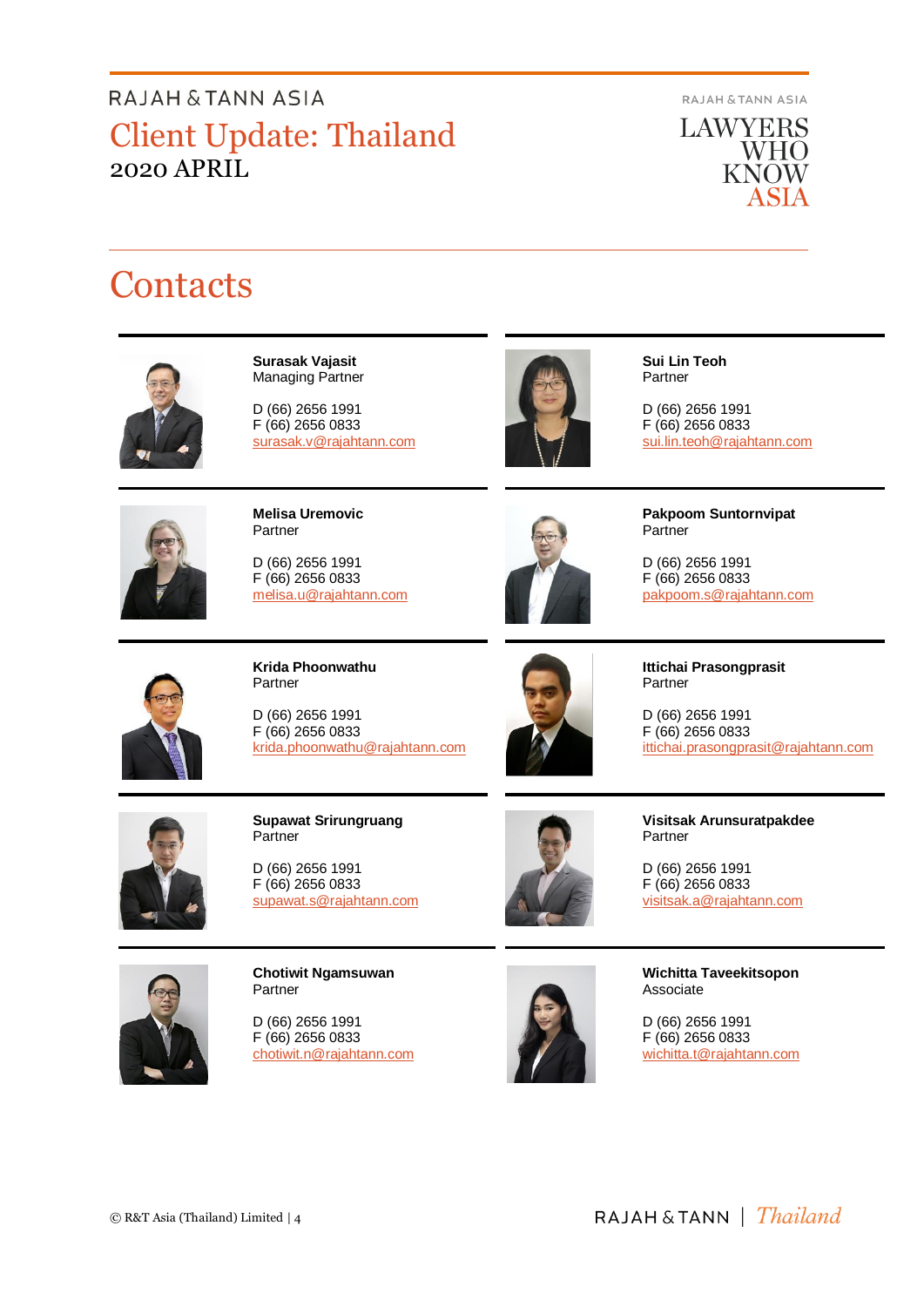RAJAH & TANN ASIA

**LAWYERS WHO KNOW** 

# Our Regional Contacts

RAJAH & TANN  $\int$  *Singapore* 

**Rajah & Tann Singapore LLP** T +65 6535 3600 sg.rajahtannasia.com

#### R&T SOK&HENG | Cambodia

**R&T Sok & Heng Law Office** T +855 23 963 112 / 113 F +855 23 963 116 kh.rajahtannasia.com

RAJAH & TANN 立杰上海 SHANGHAI REPRESENTATIVE OFFICE | China

**Rajah & Tann Singapore LLP Shanghai Representative Office** T +86 21 6120 8818 F +86 21 6120 8820 cn.rajahtannasia.com

ASSEGAF HAMZAH & PARTNERS | Indonesia **Assegaf Hamzah & Partners**

#### **Jakarta Office**

T +62 21 2555 7800 F +62 21 2555 7899

#### **Surabaya Office**

T +62 31 5116 4550 F +62 31 5116 4560 www.ahp.co.id

### RAJAH & TANN  $|$   $Lao$   $PDR$

**Rajah & Tann (Laos) Co., Ltd.** T +856 21 454 239 F +856 21 285 261 la.rajahtannasia.com

#### **CHRISTOPHER & LEE ONG** | Malaysia

**Christopher & Lee Ong** T +60 3 2273 1919 F +60 3 2273 8310 www.christopherleeong.com

#### RAJAH & TANN  $\mid$  *Myanmar*

**Rajah & Tann Myanmar Company Limited** T +95 1 9345 343 / +95 1 9345 346 F +95 1 9345 348 mm.rajahtannasia.com

#### **GATMAYTAN YAP PATACSIL**

**GUTIERREZ & PROTACIO (C&G LAW)** | *Philippines* **Gatmaytan Yap Patacsil Gutierrez & Protacio (C&G Law)**  T +632 8894 0377 to 79 / +632 8894 4931 to 32 F +632 8552 1977 to 78 www.cagatlaw.com

#### RAJAH & TANN | *Thailand*

**R&T Asia (Thailand) Limited** T +66 2 656 1991 F +66 2 656 0833 th.rajahtannasia.com

#### RAJAH & TANN LCT LAWYERS | *Vietnam* **Rajah & Tann LCT Lawyers**

#### **Ho Chi Minh City Office**

T +84 28 3821 2382 / +84 28 3821 2673 F +84 28 3520 8206

#### **Hanoi Office**

T +84 24 3267 6127 F +84 24 3267 6128 www.rajahtannlct.com

Rajah & Tann Asia is a network of legal practices based in South-East Asia. Member firms are independently constituted and regulated in accordance with relevant local legal requirements. Services provided by a member firm are governed by the terms of engagement between the member firm and the client.

This Update is solely intended to provide general information and does not provide any advice or create any relationship, whether legally binding or otherwise. Rajah & Tann Asia and its member firms do not accept, and fully disclaim, responsibility for any loss or damage which may result from accessing or relying on this Update.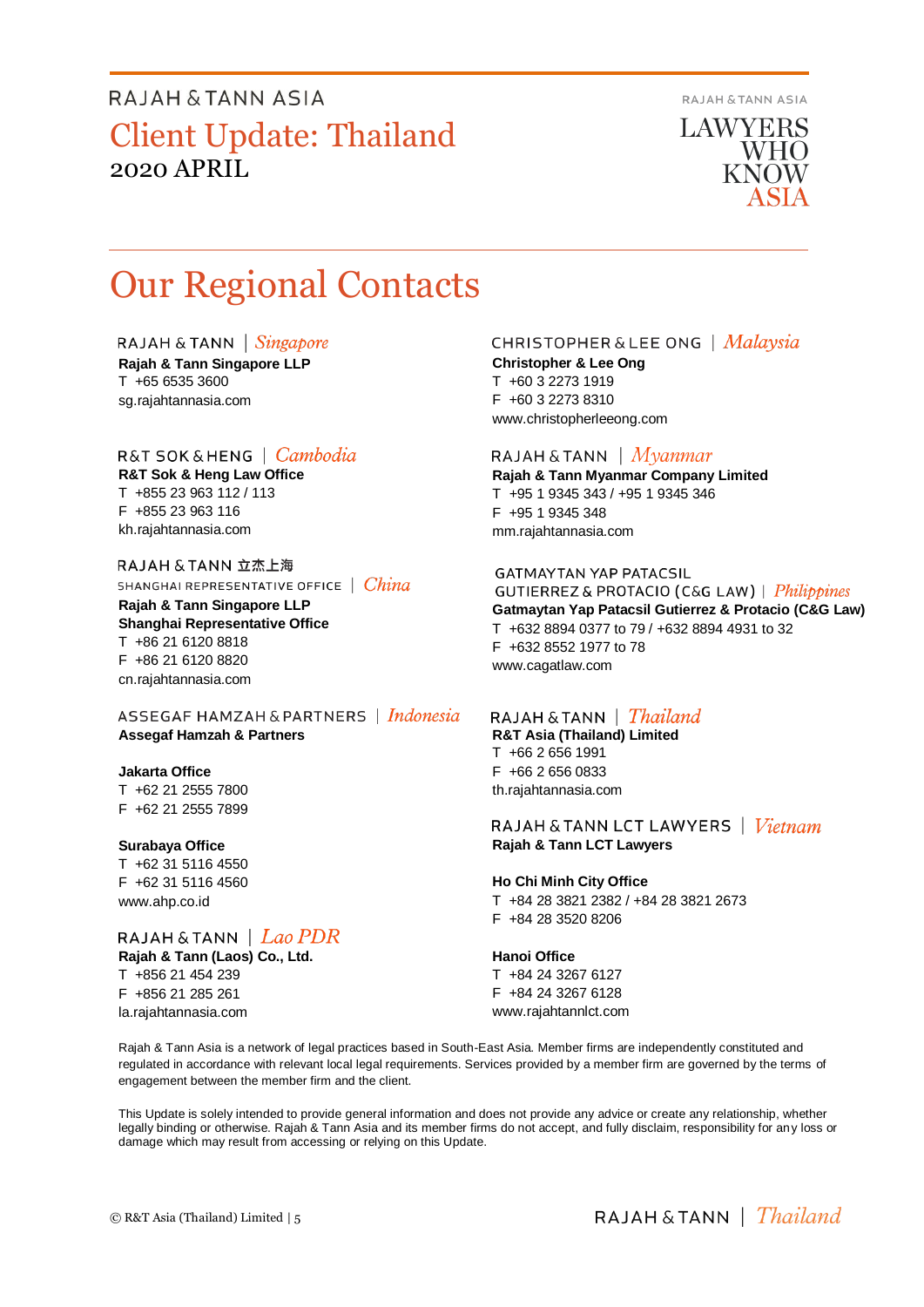RAJAH & TANN ASIA

**LAWYERS WHO**<br>KNOW

# Our Regional Presence



Rajah & Tann Singapore LLP is one of the largest full-service law firms in Singapore, providing high quality advice to an impressive list of clients. We place strong emphasis on promptness, accessibility and reliability in dealing with clients. At the same time, the firm strives towards a practical yet creative approach in dealing with business and commercial problems. As the Singapore member firm of the Lex Mundi Network, we are able to offer access to excellent legal expertise in more than 100 countries.

Rajah & Tann Singapore LLP is part of Rajah & Tann Asia, a network of local law firms in Singapore, Cambodia, China, Indonesia, Lao PDR, Malaysia, Myanmar, the Philippines, Thailand and Vietnam. Our Asian network also includes regional desks focused on Brunei, Japan and South Asia.

The contents of this Update are owned by Rajah & Tann Singapore LLP and subject to copyright protection under the laws of Singapore and, through international treaties, other countries. No part of this Update may be reproduced, licensed, sold, published, transmitted, modified, adapted, publicly displayed, broadcast (including storage in any medium by electronic means whether or not transiently for any purpose save as permitted herein) without the prior written permission of Rajah & Tann Singapore LLP.

Please note also that whilst the information in this Update is correct to the best of our knowledge and belief at the time of writing, it is only intended to provide a general guide to the subject matter and should not be treated as a substitute for specific professional advice for any particular course of action as such information may not suit your specific business and operational requirements. It is to your advantage to seek legal advice for your<br>specific situation. In this regard, you may call the lawyer you normally Management at eOASIS@rajahtann.com.